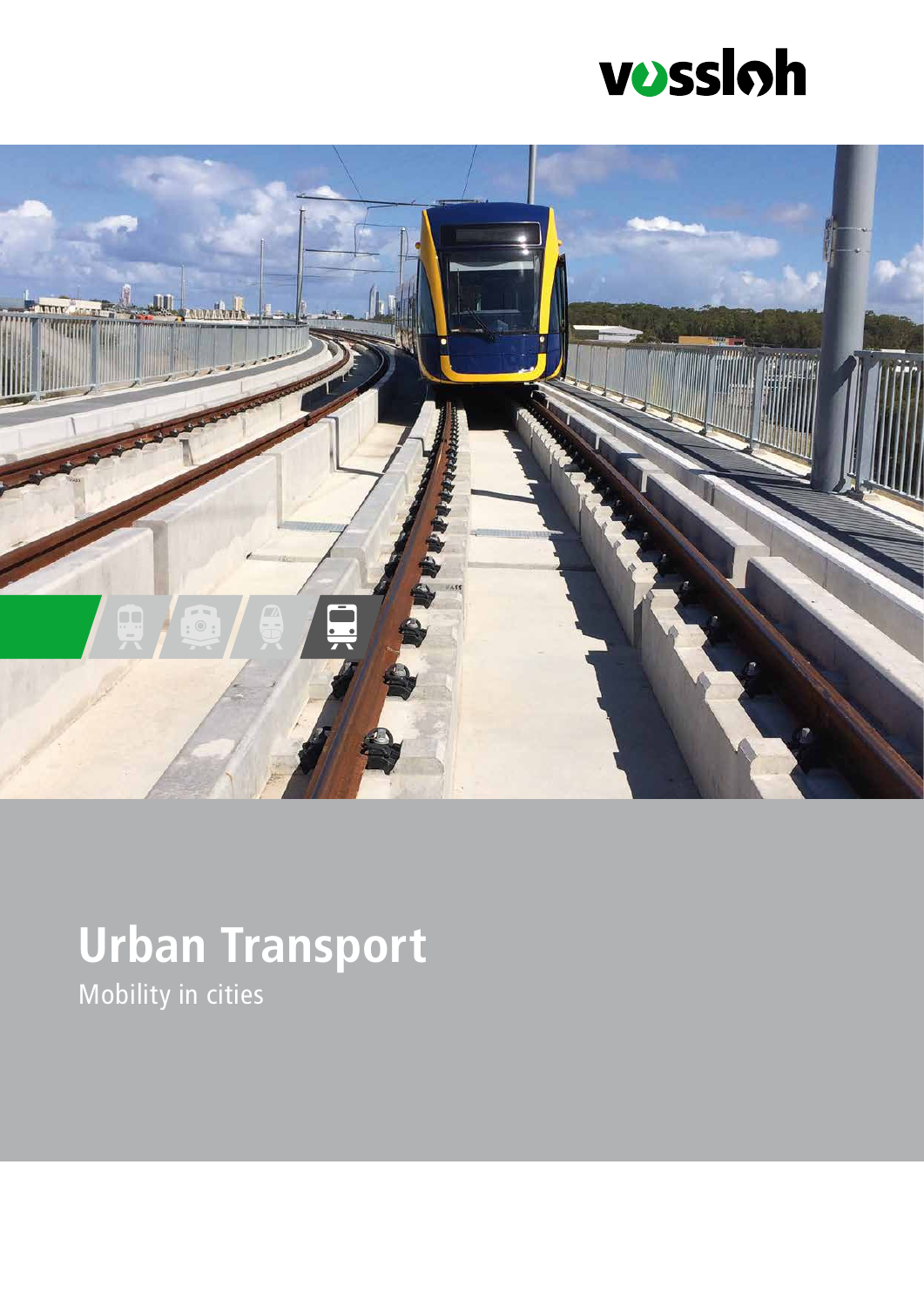## Many utility possibilities for all requirements



### **Urban Transport – Always smooth with stop and go**

Frequent starting and stoppings at many stops within the shortest time characterize urban transport. In this case, highly elastic components provide for comfortable travelling at high operating safety

### **Greater quality of life in metropolises**

The movement of individual automobile traffic on to rails can only occur in cities when the local transport system is comfortable, safe and reliable. The ideal superstructure for local rail and metro lines today is slab track, as the concrete bed guarantees a stable rail position and generates low maintenance costs. Also with many tramways, the traffic planners favour the slab track as an alternative to traditional ballasted track construction.

For every rail installation variant Vossloh offers an optional suitable fastening system. This is especially the case on concrete slab track where our solutions convince high elasticity with proven durability. For passengers this means an even soft ride without uncomfortable shocks. The elastic rail supports with permanently tight clamping reduce rail wear significantly, giving advantages for the operator.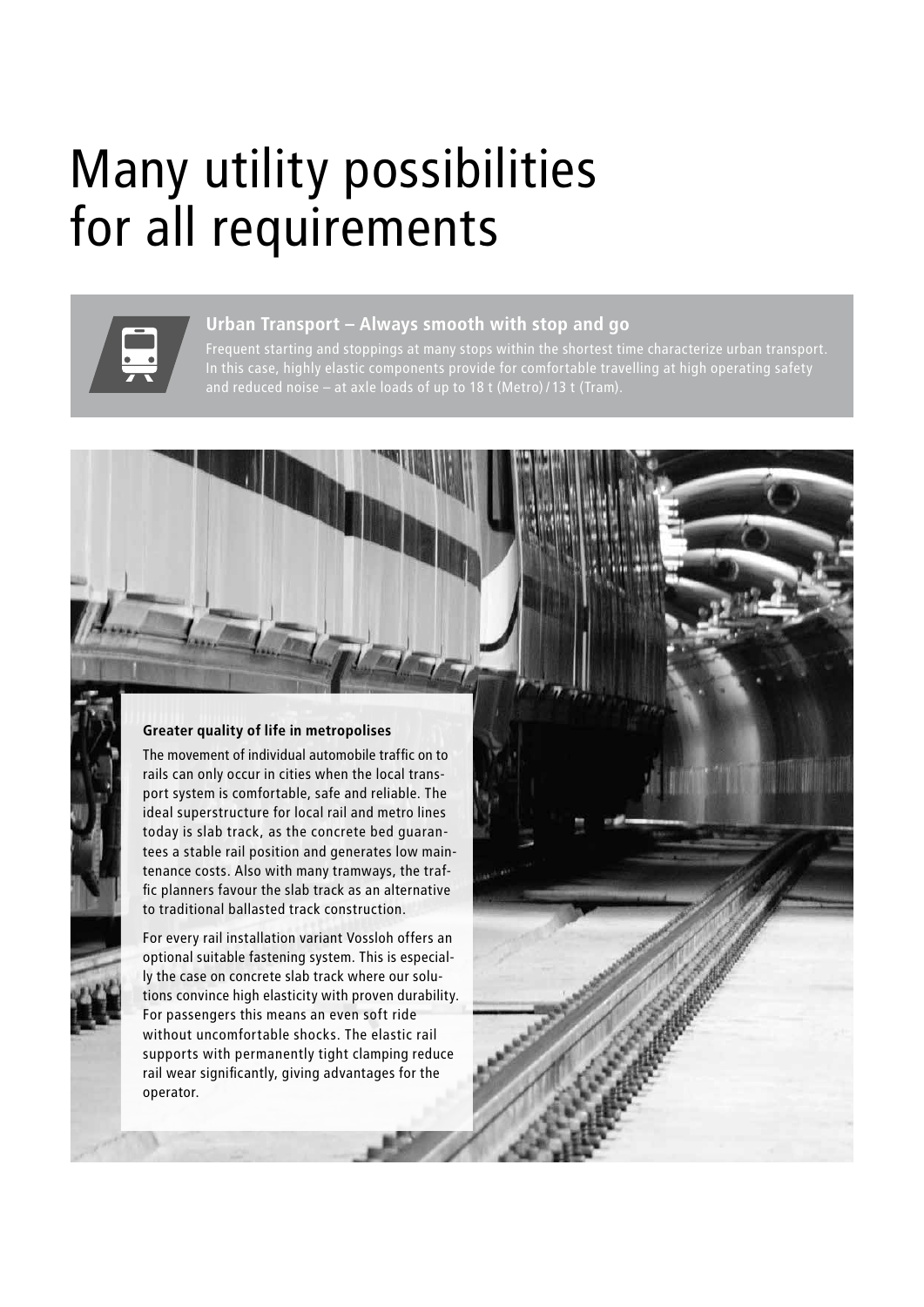## Challenges which we have mastered

### **Continuous sustainability**

We always plan our future-oriented solutions together with the traffic planners at site and cooperate at the same time with our sister companies within the Vossloh group. Vossloh's diversified range for rail-bound local transport permits tailored solutions on, under and alongside the urban street network. Because of the modular concept of our fastening solutions, for instance, we can target on strengthening the vibration damping in particularly critical areas such as underground metro tunnels. The Vossloh urban mobility solutions are economically sustainable especially because of greater installation efficiency and longer life with minimum maintenance requirement.



### **Competence in urban mobility – properties and advantages:**

|  | <b>Property</b>                                  | Advantage                                                                                     |  |  |  |  |
|--|--------------------------------------------------|-----------------------------------------------------------------------------------------------|--|--|--|--|
|  | Vibration damping prevents shocks                | and increases travel comfort.                                                                 |  |  |  |  |
|  | Highly elastic rail support                      | minimises disruptive structure-borne sound.                                                   |  |  |  |  |
|  | Stable and long-life fatigue strength components | protect the rail bed and superstructure<br>from early wear.                                   |  |  |  |  |
|  | Simple gauge and height regulation               | ensures flexible adaptation possibilities.                                                    |  |  |  |  |
|  | The new premium coating Vossloh protect          | withstands extreme conditions such as high<br>tomnovatuva fluotuotiona, kiek kunsiditu onalin |  |  |  |  |

temperature fluctuations, high humidity and industrial climate (acid rains).



The Vossloh experience covers 1,000 km of covered rail in the area of tramways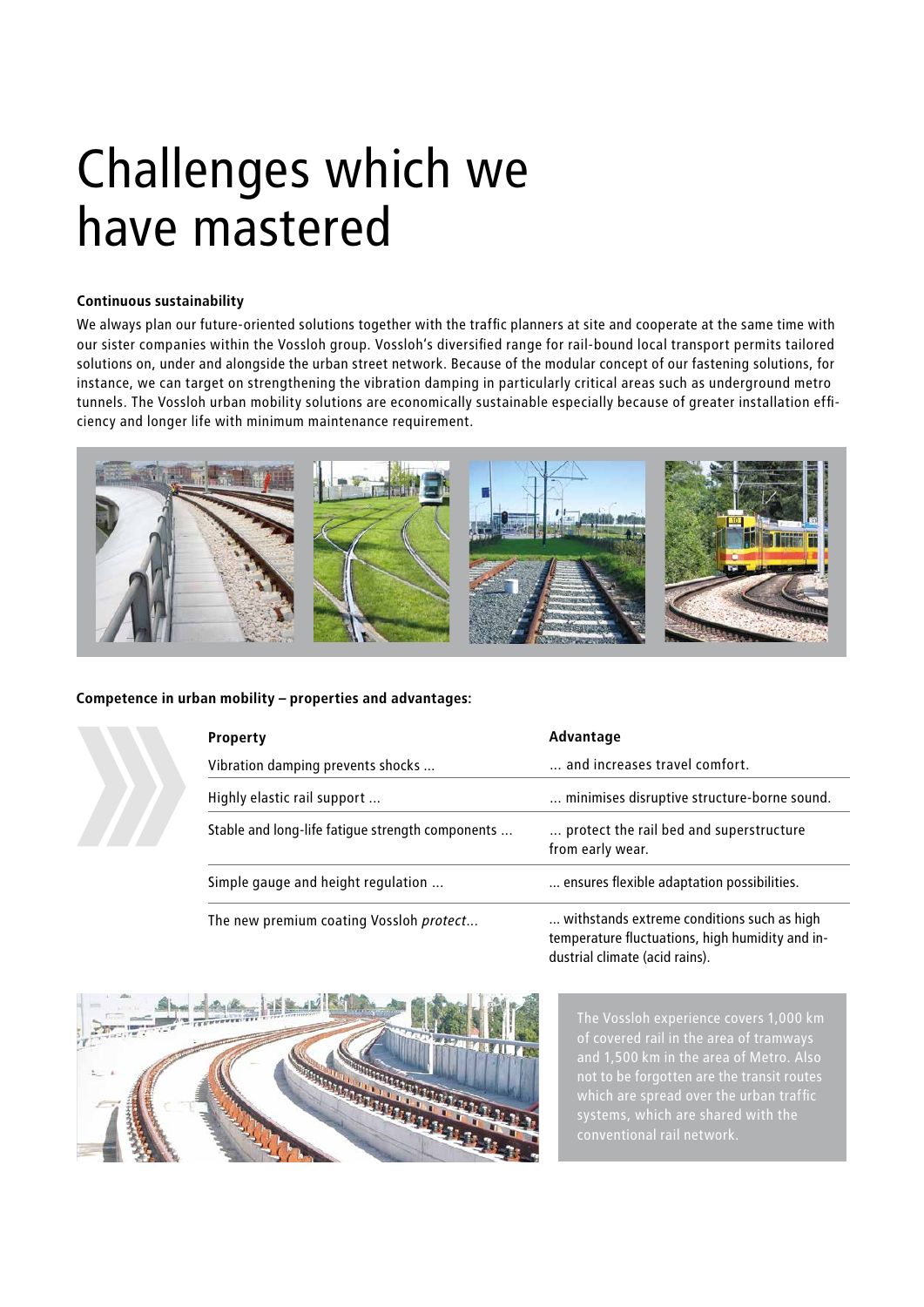| Rail fastening systems for urban transport - overview |  |
|-------------------------------------------------------|--|
|-------------------------------------------------------|--|

| <b>Function/criteria</b>                                                                      | <b>Vossloh W Tram</b>     | <b>Vossloh W 25 Tram</b>  | Vossloh W 25 N           |
|-----------------------------------------------------------------------------------------------|---------------------------|---------------------------|--------------------------|
|                                                                                               |                           |                           |                          |
|                                                                                               |                           |                           |                          |
| $\left  \vec{A} \right $ ballasted track with concrete sleeper                                |                           |                           | $\not\!\!\equiv$         |
| $\sqrt{2}$ slab track                                                                         |                           |                           |                          |
| <b>Maximum Axle Load (up to)</b>                                                              | 13 <sub>t</sub>           | 13 <sub>t</sub>           | 13 <sub>t</sub>          |
| <b>Minimum Curve Radius</b>                                                                   | 40 m                      | 40 m                      | 40 m                     |
| <b>Maximum Speed (up to)</b>                                                                  | 100 km/h                  | 100 km/h                  | 100 km/h                 |
| <b>Assembly Clip</b>                                                                          | <b>Skl 21</b>             | <b>Skl 25</b>             | <b>Skl 25</b>            |
| Toe load/clamping force (per clip)                                                            | 10 kN                     | 8 kN                      | 8 kN                     |
| Vertical fatigue strength (per clip)                                                          | $2.5$ mm                  | $2.0$ mm                  | $2.0 \text{ mm}$         |
| Track adjustment (range gauge adjustment)                                                     | $\pm$ 10 mm               | $± 10$ mm                 | $\pm$ 10 mm              |
| <b>Height adjustment</b>                                                                      | $+20$ mm                  | $+16$ mm                  | $\overline{\phantom{m}}$ |
| <b>Switch solution possible</b>                                                               | $\mathbf{v}$              | $\mathbf{v}$              | $\pmb{\times}$           |
| Insulation (EN 13146)                                                                         | $\geq 10 \text{ k}\Omega$ | $\geq 10 \text{ k}\Omega$ | $\geq$ 5 k $\Omega$      |
| Rail creep resistance (EN 13146)                                                              | $\geq 9$ kN               | $\geq 9$ kN               | $\geq 9$ kN              |
| Static stiffness of the rail pad                                                              | $>$ 30 kN/mm              | $\geq 60$ kN/mm           | $\geq 60$ kN/mm          |
| <b>Tilting protection/tipping protection</b>                                                  | $\bullet$                 | $\bullet$                 | $\bullet$                |
| <b>Maintenance intervals (frequency)</b>                                                      | $\bullet$                 | $\bullet$                 | $\bullet$                |
| Handling during track maintenance/destressing                                                 | $\bullet$                 | $\bullet$                 | $\bullet$                |
| Possibility and easyness to replace all fastening<br>components (e.g. after train derailment) | $\sum$                    | 2222                      | $\sum$                   |
| Prefabrication/pre-assembly level                                                             | $\bullet$                 | $\bullet$                 | $\bullet$                |
| Easiness of construction steps and mechanized construction                                    | $\bullet$                 | $\bullet$                 | $\bullet$                |
| Flexibility in type of construction (bottom-up, top-down)                                     | TD                        | <b>TD</b>                 | n. a.                    |
| <b>Compatibility with other systems</b>                                                       | Skl 14, Skl 30            | $\overline{\phantom{a}}$  | <b>Skl 14</b>            |
| Rail foot adjustment                                                                          | $\bullet$                 | $\bullet$                 | $\bullet$                |
| Riding comfort/vibration damping                                                              | $\bullet$                 | $\bullet$                 | $\bullet$                |
| Use of cellentic possible                                                                     | $\boldsymbol{\nu}$        | $\boldsymbol{\nu}$        | $\mathbf v$              |
| Resistance against temperature fluctuations                                                   | $\bullet$                 | $\bullet$                 | $\bullet$                |
| <b>Stress for system (components)</b>                                                         |                           | e                         | $\bullet$                |
| Maintenance-, service-, labor costs; costs<br>for operating complications                     | $\sum$                    | $\sum$                    | $\sum$                   |
| Life cycle/reuse (components and sleeper)                                                     | $\bullet$                 | $\bullet$                 | $\bullet$                |

#### **Remark**

Contents, figures and technical data in this brochure display the performance of the fastening system, however, they always depend on external conditions. Please contact us to enable us to develop a solution for you that will be customized to your requirements. The information presented corresponds to the technical state at the time of printing; in the meantime, continuous research and development programmes at Vossloh could have caused adaptations of the product.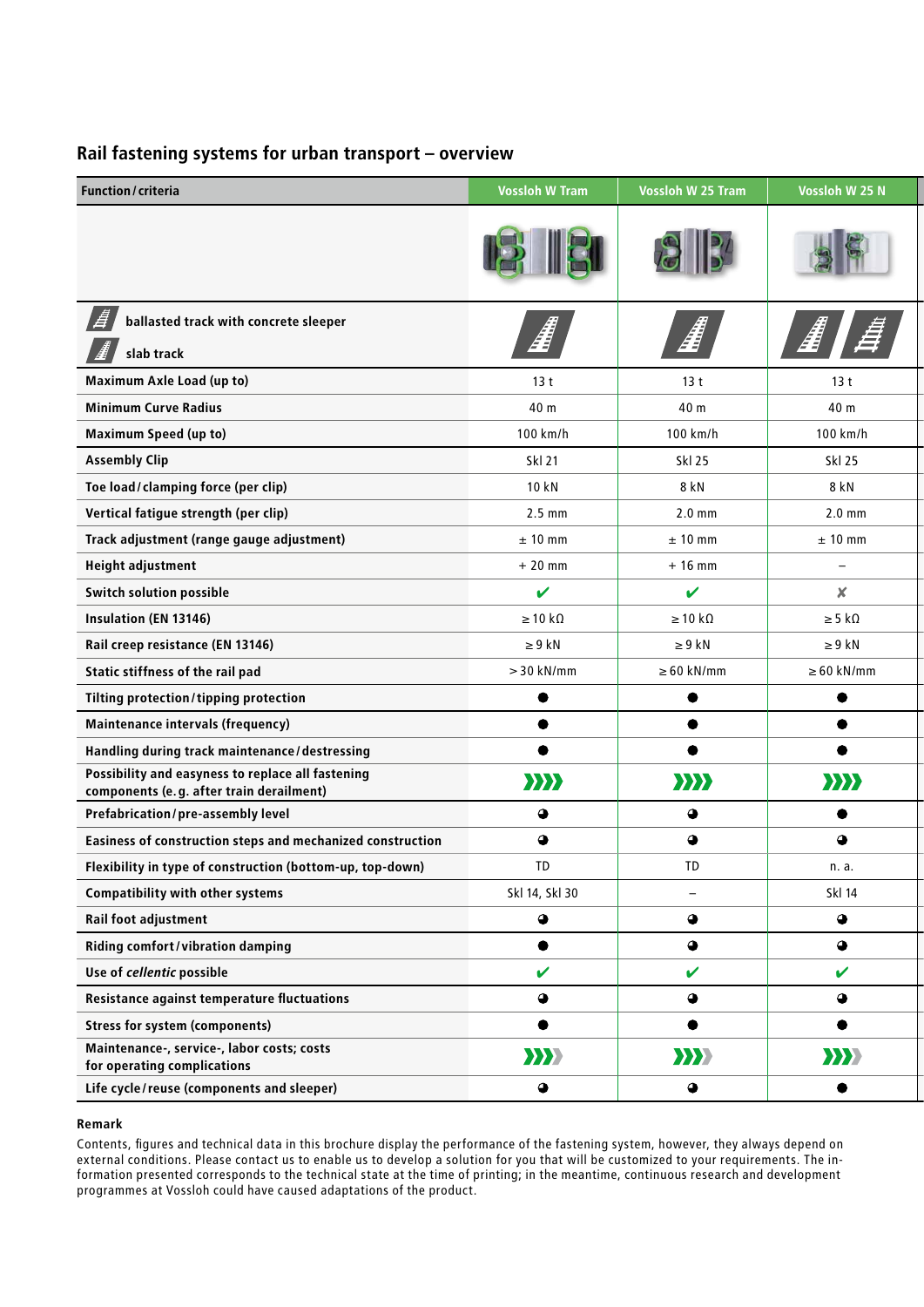| Comparison                                            | Vossloh 300 UTS                      | Vossloh DFF 300 UTS   | Vossloh DFF 336 NG     | Vossloh 336         | <b>Comparison</b>                                                  |
|-------------------------------------------------------|--------------------------------------|-----------------------|------------------------|---------------------|--------------------------------------------------------------------|
| <b>Standard</b><br>tram system with<br>clamping plate | <b>BIC</b>                           | 81<br>艳               | <b>GD</b><br>$\bullet$ | <b>BR</b> Ha        | <b>Standard base</b><br>plate system with<br>screwless clip        |
| $\left  \frac{1}{2} \right $                          | $\left  \frac{d\vec{r}}{dt} \right $ | E <sup>F</sup>        | E I                    | $\mathbf{E}$        | $\left  \begin{smallmatrix} \frac{1}{2} \end{smallmatrix} \right $ |
| 13 <sub>t</sub>                                       | 18 <sub>t</sub>                      | 18 <sub>t</sub>       | 18 <sub>t</sub>        | 18 <sub>t</sub>     | 18 <sub>t</sub>                                                    |
| 40 m                                                  | 80 <sub>m</sub>                      | 80 m                  | 80 m                   | 80 m                | 80 <sub>m</sub>                                                    |
| 100 km/h                                              | 140 km/h                             | 140 km/h              | 140 km/h               | 140 km/h            | 140 km/h                                                           |
| clamping plate                                        | <b>Skl 21</b>                        | <b>Skl 21</b>         | Skl 1 K                | <b>Skl 24</b>       | Clip                                                               |
| 10 kN                                                 | 10 kN                                | 10 kN                 | 10 kN                  | 9 kN                | 10 kN                                                              |
| $0.5$ mm                                              | $2.5 \text{ mm}$                     | $2.5$ mm              | $1.4 \text{ mm}$       | $2.5$ mm            | $1.8$ mm                                                           |
| $± 7.5$ mm                                            | $\pm$ 10 mm                          | $\pm$ 10 mm           | $\pm$ 10 mm            | $± 10$ mm           | $±$ 20 mm                                                          |
| ± 2 mm                                                | $+30$ mm                             | $+30$ mm              | $+20$ mm               | $+20$ mm            | $+36$ mm                                                           |
| $\checkmark$                                          | $\checkmark$                         | $\checkmark$          | $\pmb{\mathsf{X}}$     | $\checkmark$        | $\checkmark$                                                       |
| $\geq$ 5 k $\Omega$                                   | $\geq$ 5 k $\Omega$                  | $\geq 10~\rm k\Omega$ | $\geq 5$ kΩ            | $\geq$ 5 k $\Omega$ | $\geq$ 5 k $\Omega$                                                |
| $\geq 9$ kN                                           | $\geq 9$ kN                          | $\geq 9$ kN           | $\geq 9$ kN            | $\geq 9$ kN         | $\geq 9$ kN                                                        |
| $\geq 80$ kN/mm                                       | $\geq$ 16 kN/mm                      | $\geq$ 16 kN/mm       | $\geq 8$ kN/mm         | $> 8$ kN/mm         | $\geq$ 17 kN/mm                                                    |
| $\circ$                                               | $\bullet$                            | $\bullet$             | $\bullet$              | $\bullet$           | $\bullet$                                                          |
| $\bullet$                                             | $\bullet$                            | $\bullet$             | $\bullet$              | $\bullet$           | $\bullet$                                                          |
| $\bullet$                                             | $\bullet$                            | $\bullet$             | $\bullet$              | $\bullet$           | $\bullet$                                                          |
| $\sum$                                                | $\sum$                               | $\sum$                | $\sum$                 | $\sum$              | $\sum$                                                             |
| $\bullet$                                             | $\bullet$                            | $\bullet$             | $\bullet$              | $\bullet$           | $\bullet$                                                          |
| $\bullet$                                             | $\bullet$                            | $\bullet$             | $\bullet$              | $\bullet$           | $\bullet$                                                          |
| n. a.                                                 | TD                                   | ${\tt TD}$            | TD/BU                  | TD/BU               | n. a.                                                              |
| clamping plate                                        | Skl 40, B 40, 41 U                   | Skl 40, B 40, 41 U    | $ \,$                  | Skl 12, 3           |                                                                    |
| $\bullet$                                             | $\bullet$                            | $\bullet$             | $\bullet$              | $\bullet$           |                                                                    |
| $\bullet$                                             | $\bullet$                            | $\bullet$             | $\bullet$              | $\bullet$           | $\bullet$                                                          |
| $\pmb{\times}$                                        | $\mathbf{v}$                         | $\mathbf v$           | $\checkmark$           | $\mathbf v$         | $\boldsymbol{X}$                                                   |
| $\bullet$                                             | $\bullet$                            | $\bullet$             | $\bullet$              | $\bullet$           | $\bullet$                                                          |
| $\bullet$                                             |                                      | $\bullet$             | $\bullet$              |                     | $\bullet$                                                          |
| $\sum$                                                | $\sum$                               | $\sum$                | $\sum$                 | $\sum$              | $\sum$                                                             |
| $\bullet$                                             | $\bullet$                            | $\bullet$             | $\bullet$              | $\bullet$           | $\bullet$                                                          |

**Level of performance (0 – 4):**

 $0 = 3333$   $1 = 2333$   $2 = 2233$   $3 = 2223$   $4 = 2223$ 

 $0 = \bigcirc$   $1 = \bigcirc$   $2 = \bigcirc$   $3 = \bigcirc$   $4 = \bigcirc$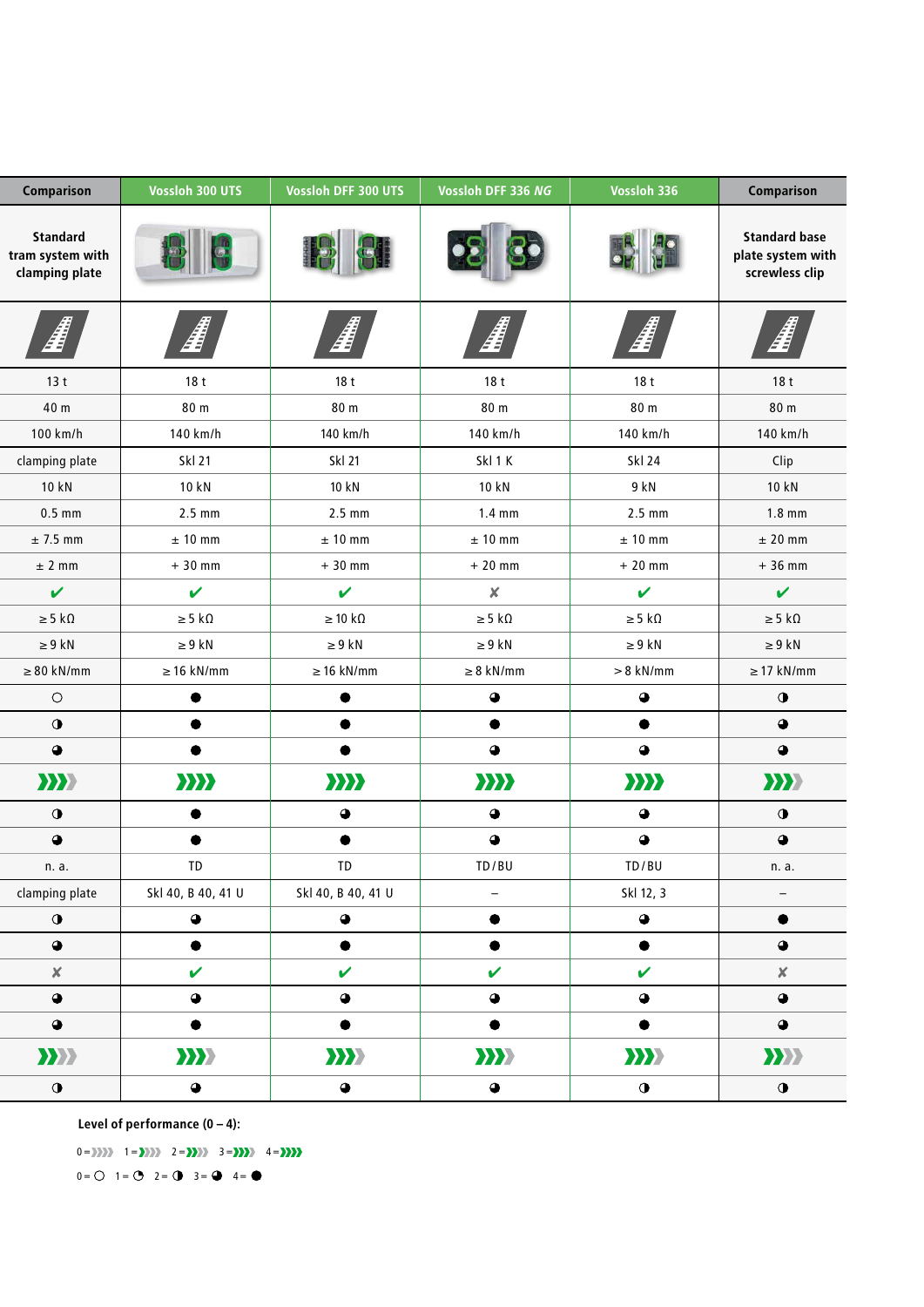# In service around the world



#### **Vossloh as One-Stop Shop for the Tram in Suzhou**

In 2015 the million-people metropolis will open the first low-floor tramway in China. Vossloh is equipping the 18 km double rail route with fastening systems and turnouts. The route is being built as embedded grass and asphalt track.

### **Budapest Metro**

The traffic planners of the Hungarian capital place great value on the prevention of structure borne sound. This is the reason that they voted for a special vibrationreducing rail fastening from Vossloh for the construction of the M4 Metro line. The core component of the system solution is the *cellentic* high-tech material – a micro-cellular elastomer that has the property of absorbing low frequency vibrations in the range between 1 and 30 Hertz. Thus our solution hinders the

drumming bass frequencies of the Metro tunnel from being transmitted via the foundations to the neighboring buildings. At the same time *cellentic* is very resistant and stable – which in Budapest, despite the axle loads of up to 12.5 tons, guarantees a long life and a low-maintenance operation of the new route.

### **Metro Santo Domingo – completely tunnelled**

This route of Line 2 runs completely below ground and was equipped in 2011 with Vossloh fastenings over a track length of 11 km. At peak times the trains run in 3 min. intervals and daily transport up to 200,000 passengers at a speed of 80 km/h.

#### **Elevated track Bangkok**

Since 1994 Vossloh provides fastening solutions for the light rail systems in Bangkok, by now more than 500,000 of Vossloh´s fastening systems are installed in Thailand's capital. For the new extension of the elevated railway Bangkok Skytrain Vossloh developed a specifically anticorrosive coating for the tension clamps of the fastening systems and with our construction and technology partners an easy to assemble and cost-efficient track system.

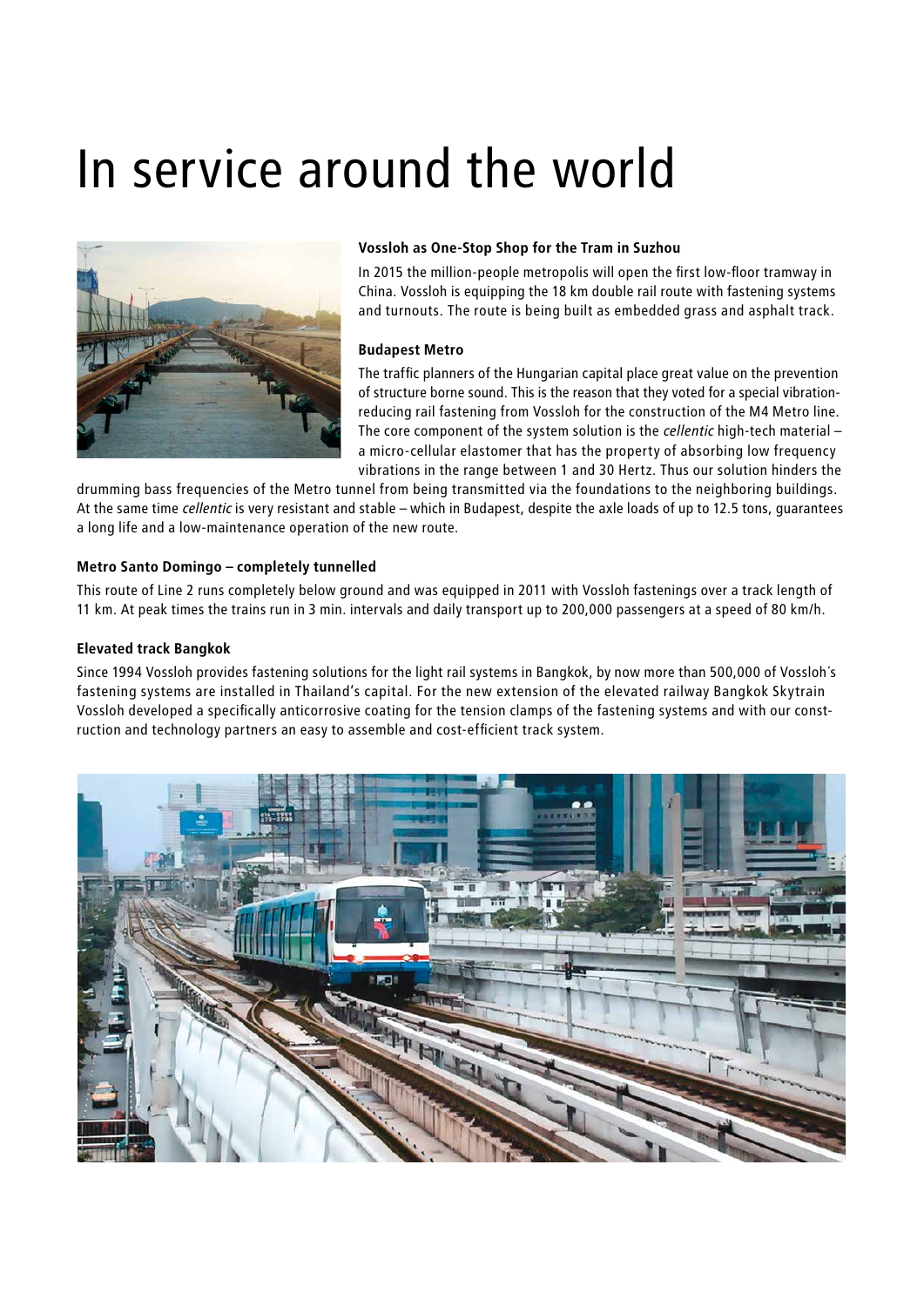



**Urban transport systems at a glance**





**System DFF 336** *NG*



**System W Tram System W 25 Tram System W 25 N System 300 UTS**







**System 336 System DFF MC/CT System DFF 300 UTS**